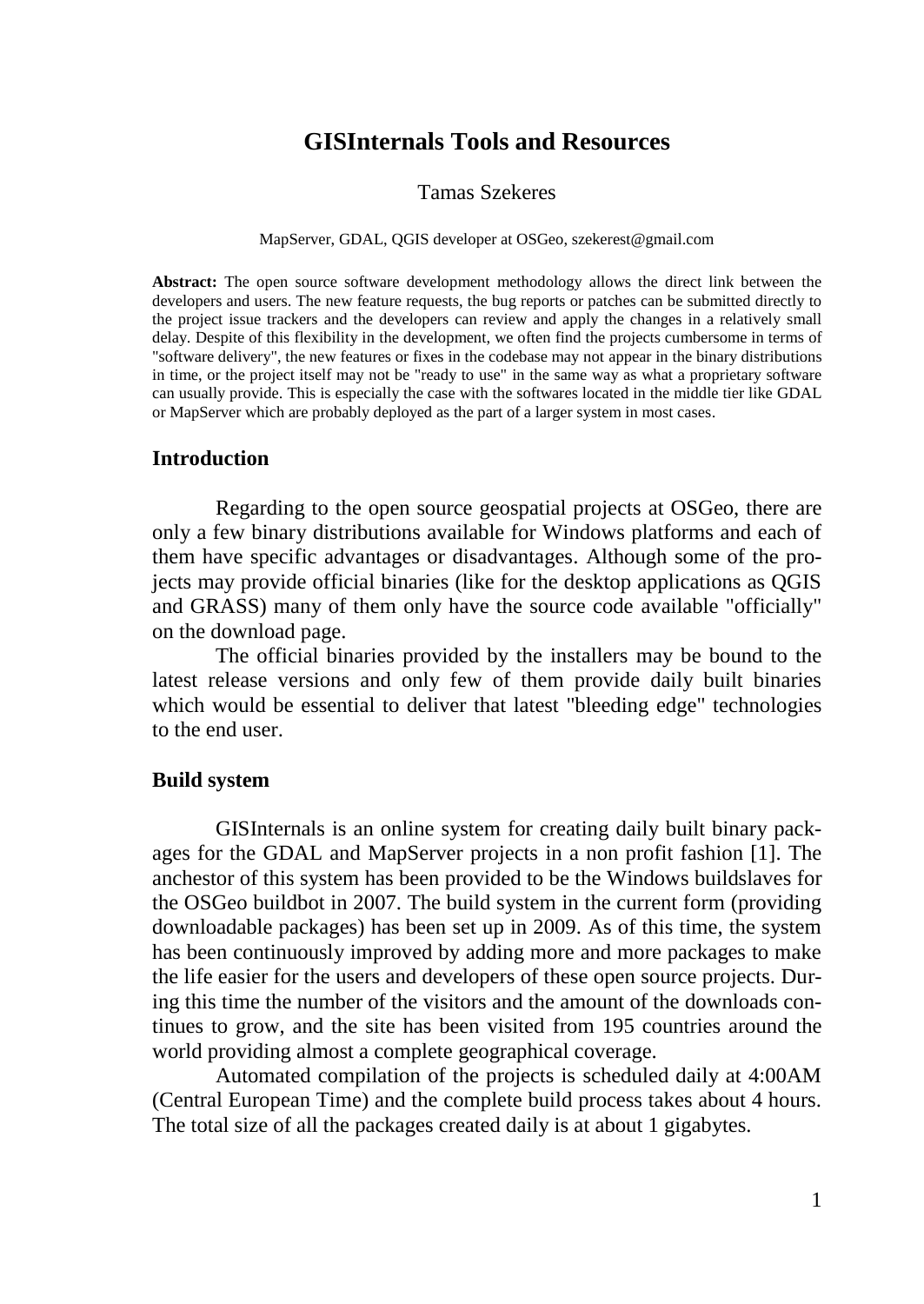This build environment compiles GDAL and MapServer from the source repositories (git and svn) and provide cutting edge binary packages containing the latest fixes until the time when build has started (refer to build status for the details). Only the binaries of the latest successful builds are packaged and made available to download. The possible breaking changes in the repositories cause the compilation to terminate immediately before the packaging is started.

The primary objectives of this build system are:

- Provide complete solutions (containing all the dependencies for running and compiling the applications).
- Provide homogenous builds. All the dependencies are compiled against the same CRT libraries, to eliminate the potential run-time problems.
- Downloadable packages are kept as small as possible (only the required files are included).
- Packages are prepared to have the things set up and running easily.
- Packages are location independent. You can run and develop multiple versions of the projects in the same computer in different directories.

In addition to the binary packages and installers, the build system provides all the required files (libs and headers of all dependencies) to compile the projects on Windows by using the supported Microsoft Visual Studio versions. The automated build process itself is also based on these SDKs and each package contains a master Makefile that can be used to compile MapServer and GDAL easily from a Visual Studio Command Prompt.

# **Package versions**

Packages are being built in parallel using several MSVC compiler versions. At the moment MSVC 2005, 2008 and 2010 versions are supported for both Win32 and Win64 target architectures. We also have plans to add packages for MSVC 2012+ version in the near future.

The binaries from the different packages cannot be mixed or interchanged, but existing distributions created by using the same compiler versions or target architectures may be upgraded with these files.

Multiple versions of the packages can be installed side by side into different directories on the same machine.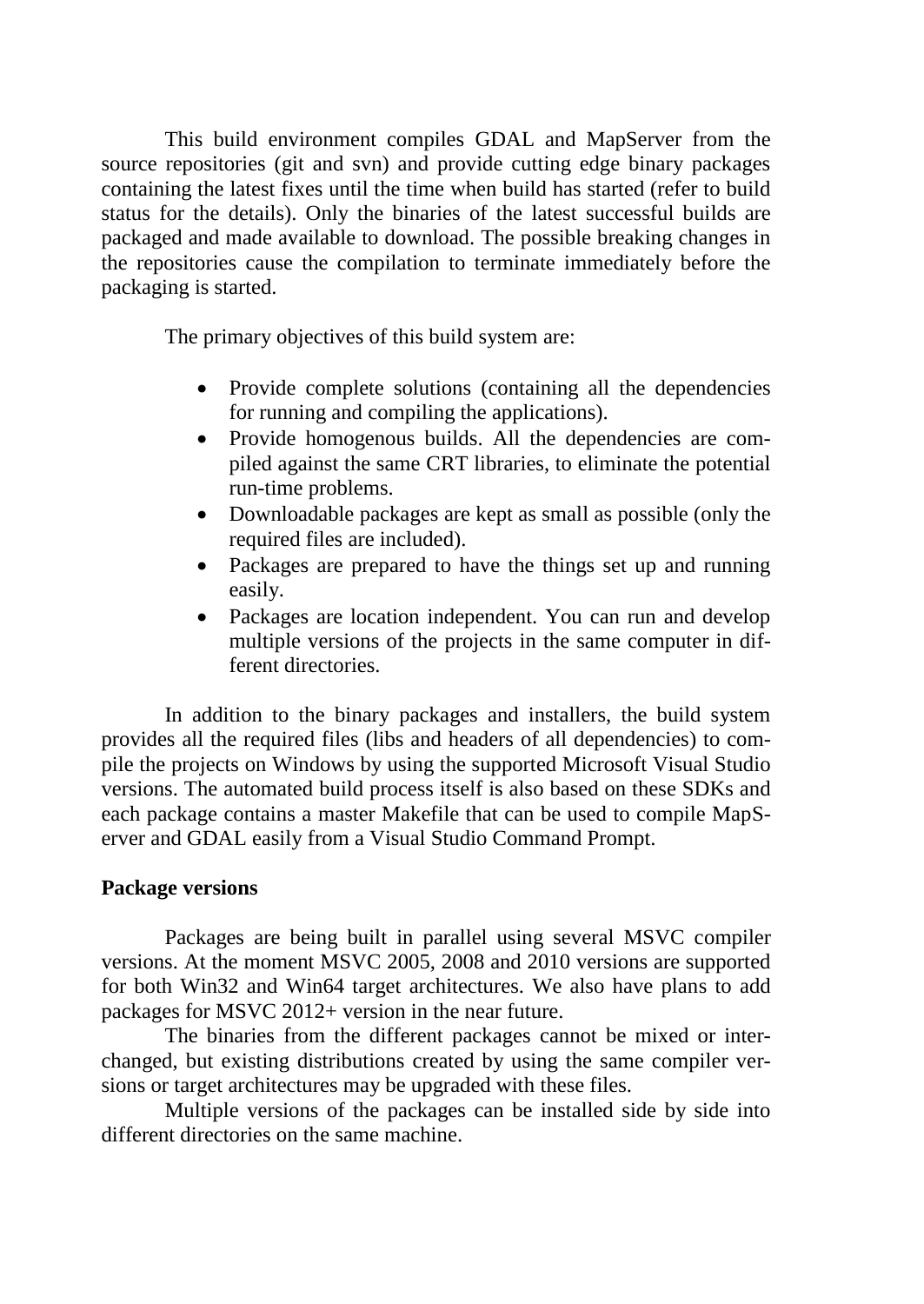## **Command line tools**

Either the zip packages or the core msi installers provide options for running a preconfigured command prompt from which the console applications (provided by GDAL and MapServer) can easily be executed. For more information about the utility programs of GDAL and MapServer please refer to [2], [3] and [4]

# **GDAL installers**

The build system provides daily built msi installers for all package versions of GDAL/OGR (*Figure 1*). The core installer deploys a shorcut to a preconfigured command prompt, where all GDAL tools (like ogr2ogr, gdal\_translate etc.) are available to be executed directly. Some of the plugins - having custom licenses (ECW, FileGDB, Oracle, MrSID) - are available from separate installers. Generic msi installers for the python bindings from Python v2.7 to v3.3 are also available for each package version.

| GDAL 110 (MSVC 2010) Setup                                                                                                                                                                                                        | х<br>$\equiv$                                                                              |
|-----------------------------------------------------------------------------------------------------------------------------------------------------------------------------------------------------------------------------------|--------------------------------------------------------------------------------------------|
| <b>Custom Setup</b><br>Select the way you want features to be installed.                                                                                                                                                          |                                                                                            |
| Click the icons in the tree below to change the way features will be installed.                                                                                                                                                   |                                                                                            |
| Core Components<br>⊒⊩<br><b>Utilities</b><br><b>GDAL Utilities</b><br><br>۰<br>Proj. 4 Utilities<br>.<br>- LibCurl Utilities<br><b>GDAL Plugins</b><br><b>F</b><br><b>CSharp Bindings</b><br>Java Bindings<br>Python Applications | The core components of the<br>package<br>This feature requires 34MB on your<br>hard drive. |
|                                                                                                                                                                                                                                   | Browse                                                                                     |
| Reset<br>Disk Usage                                                                                                                                                                                                               | <b>Back</b><br>Cancel<br>Next                                                              |

*Figure 1. GDAL installer (feature selection page)*

# **MapServer installers**

GISInternals provides a separate installer to set up the CGI MapServer in IIS, which is a quick and easy way to try the latest MapServer builds in action (*Figure 2*). The existing installers (like ms4w or OSGeo4w) have bundled Apache versions for this purpose, but it might also be reasonable to use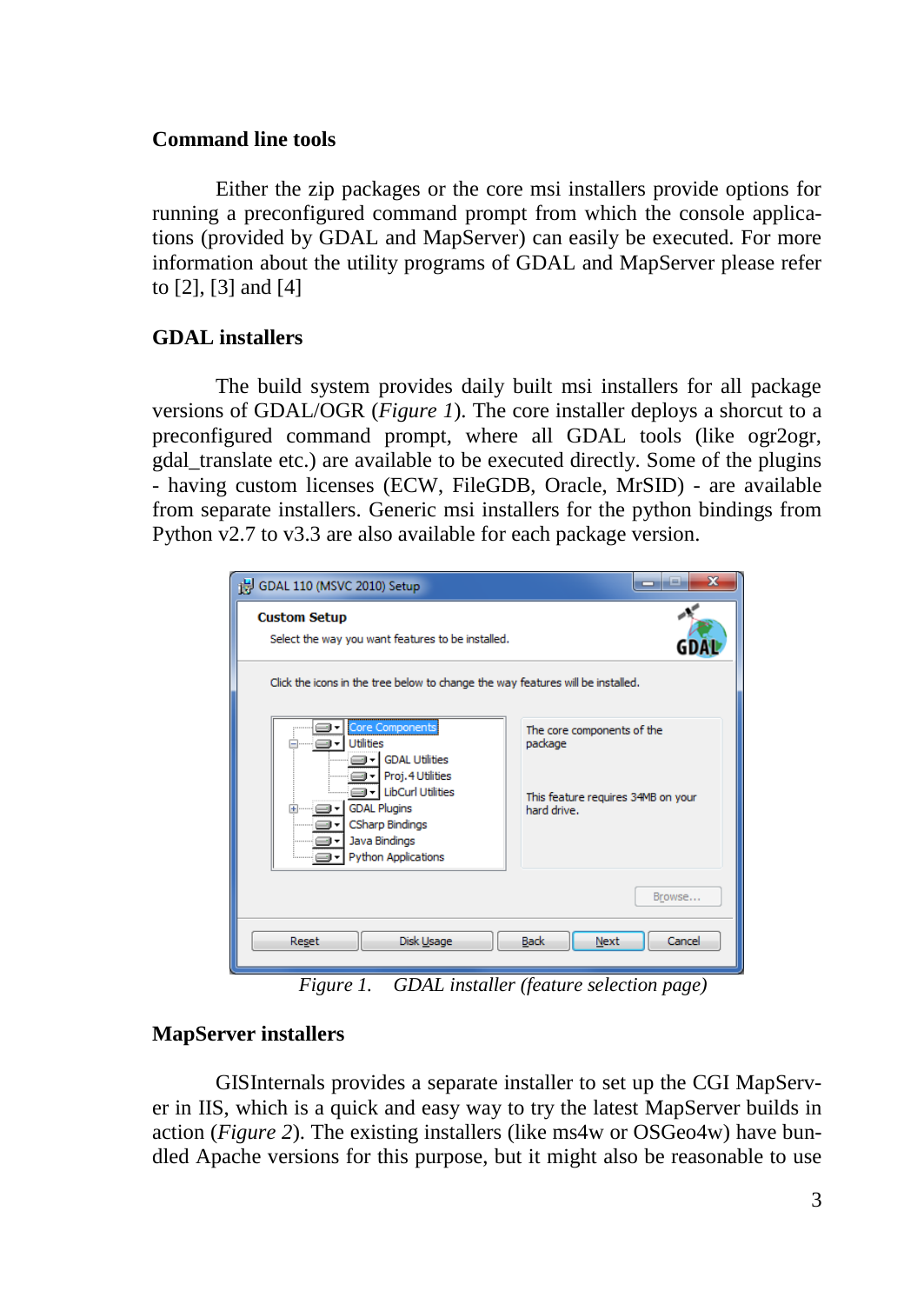the existing IIS installation for testing or even for production on Windows platforms. Upgrading to a new version may be as simple as running the installer again or just replacing the binary files from a compatible package.

| GISInternals MapServer 6.4.1 (MSVC 2010) Setup |                                                                                                                                                                   |        |                                                                                            | $\overline{\mathbf{x}}$<br>والرد |
|------------------------------------------------|-------------------------------------------------------------------------------------------------------------------------------------------------------------------|--------|--------------------------------------------------------------------------------------------|----------------------------------|
| <b>Custom Setup</b>                            | Select the way you want features to be installed.                                                                                                                 |        |                                                                                            |                                  |
|                                                | Click the icons in the tree below to change the way features will be installed.                                                                                   |        |                                                                                            |                                  |
|                                                | Core Components<br><b>IIS Registration</b><br><b>Utilities</b><br><b>MapServer Utilities</b><br><b>GDAL Utilities</b><br>Proj. 4 Utilities<br>- LibCurl Utilities | ۸<br>Ξ | The core components of the<br>package<br>This feature requires 36MB on your<br>hard drive. |                                  |
| ⊞ <sup>……</sup> ⊟l▼                            | <b>GDAL Plugins</b><br><b>CSharp Bindings</b>                                                                                                                     |        |                                                                                            | Browse                           |
| Reset                                          | Disk Usage                                                                                                                                                        |        | <b>Back</b><br>Next                                                                        | Cancel                           |

*Figure 2. MapServer installer (feature selection page)*



# **MapManager**

*Figure 3. MapServer MapManager user interface*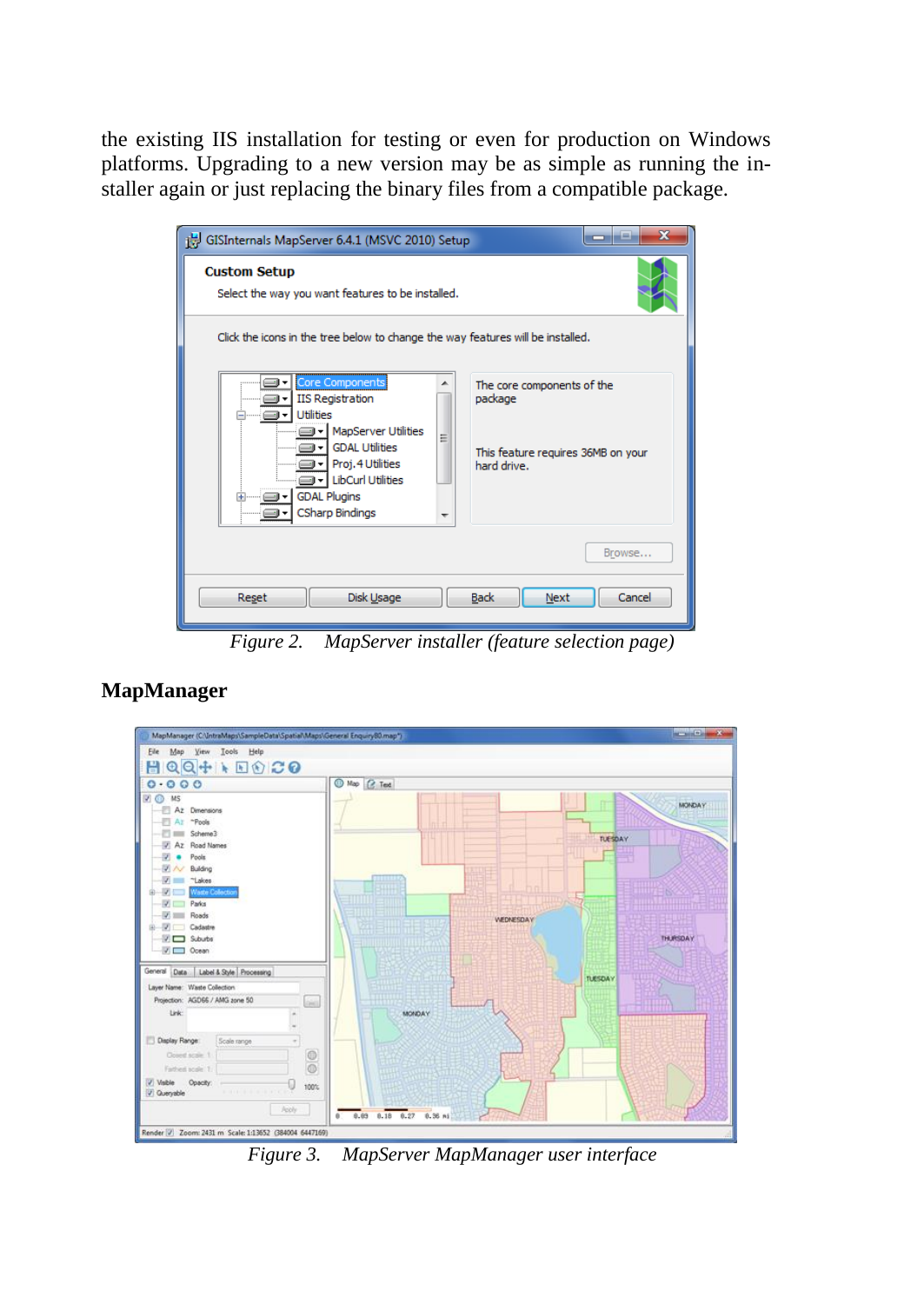Since MapServer doesn't provide an "official" GUI to create or modify the map configurations (map files), it's quite difficult to achieve the expected look by using a text editor when configuring the layers and styles. MapServer MapManager was aimed to bridge this barrier and allow the users to utilize MapServer in their GIS based systems easier by using an intuitive graphical user interface (*Figure 3*).

MapManger is provided as daily built msi installers based on the latest release and stable branches of MapServer, the complete description of the software is available online [5].

MapManager provides a feature rich user intrface to configure map files by supporting -among others - the following options.

| Map display with zoom-   | The map control provides the option to zoom and pan using the                                                                                                                                                                                                                                    |
|--------------------------|--------------------------------------------------------------------------------------------------------------------------------------------------------------------------------------------------------------------------------------------------------------------------------------------------|
| ing and panning          | mouse                                                                                                                                                                                                                                                                                            |
| Feature selection        | Provides feature selection by point, rectangle and polygon                                                                                                                                                                                                                                       |
|                          | shapes                                                                                                                                                                                                                                                                                           |
| Tree view for MapServer  | Displays the hierarchy of the map, layer, class, style and label                                                                                                                                                                                                                                 |
| objects                  | objects                                                                                                                                                                                                                                                                                          |
| Style library            | The style library provides a common repository of the styles                                                                                                                                                                                                                                     |
|                          | which can be applied to the layer styles easily                                                                                                                                                                                                                                                  |
| Tile Manager             | The tile Manager can be used to create a set of tiles to be<br>served by MapServer as a TMS. Tile Manager allows you to<br>design a tile set from a MapManager map file with the option to<br>set how many levels, image format and desired machine<br>resources to use while creating the tiles |
| Wizards<br>with<br>Theme | The Theme Wizards provide an easy to use interface to define a                                                                                                                                                                                                                                   |
| color ranges             | thematic symbology for a layer quickly. The Theme Wizards                                                                                                                                                                                                                                        |
|                          | can be invoked by right clicking on a layer and selecting the                                                                                                                                                                                                                                    |
|                          | Add Theme context menu in the Layer Panel                                                                                                                                                                                                                                                        |
| Options for adding vec-  | MapManager provides dialogs for adding file based vec-                                                                                                                                                                                                                                           |
| tor and raster layers    | tor/raster layers, adding WMS layers or adding layers from                                                                                                                                                                                                                                       |
|                          | MSSQL spatial databases                                                                                                                                                                                                                                                                          |
| selection<br>Projection  | Custom dialog is provided for finding and assigning projections                                                                                                                                                                                                                                  |
| dialog                   | for the complete set of projections supported by Proj.4                                                                                                                                                                                                                                          |
| Save map image in vari-  | The generated map image can be saved to various output for-                                                                                                                                                                                                                                      |
| ous formats              | mats (jpg, png, gif, pdf, svgm GTiff, kml, kmz) provided by                                                                                                                                                                                                                                      |
|                          | MapSever                                                                                                                                                                                                                                                                                         |
| MapManager Command       | A shortcut for a command prompt is installed in the start menu                                                                                                                                                                                                                                   |
| Prompt                   | for running the GDAL and MapServer console applications                                                                                                                                                                                                                                          |

*Table 1. Key feaures of MapServer MapManager*

## **OSGeo4w packages**

The build system at GISInternals provides daily builds for MapServer to OSGeo4w which are automatically uploaded to the OSGeo4w repository.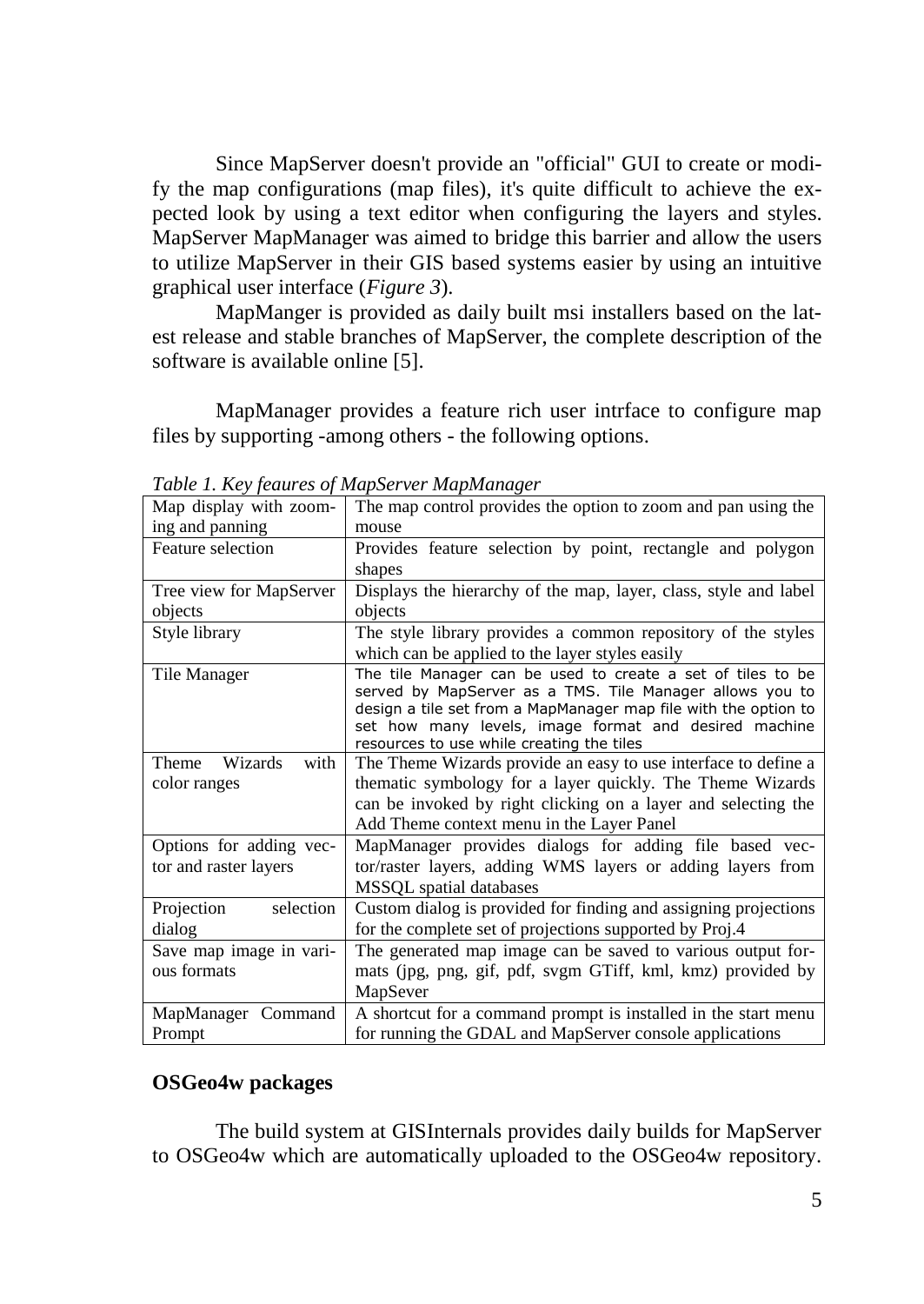In the package selection list of the OSGeo4w installer the installation can easily be upgraded to the latest changes have been applied in the MapServer codebase. (*Figure 4*).

| Search               |                                    | Clear       |     |              | Keep PrevO Curr<br>© Exp<br>View<br>Category                                                                  |
|----------------------|------------------------------------|-------------|-----|--------------|---------------------------------------------------------------------------------------------------------------|
| Category             | <b>New</b>                         |             |     | B., S., Size | Package                                                                                                       |
| 日 All O Default      |                                    |             |     |              |                                                                                                               |
|                      | El Commandline Utilities O Default |             |     |              |                                                                                                               |
| El Desktop & Default |                                    |             |     |              |                                                                                                               |
| 田 Libs 3 Default     |                                    |             |     |              |                                                                                                               |
| Fl Web C Default     |                                    |             |     |              |                                                                                                               |
|                      | ∩ Skip                             | nja         | nja |              | 308k mapscript-java: Java MapScript interface to MapServer                                                    |
|                      | $6.5.0 - 76$                       | $\times$    | nja |              | 295k mapscript-java-dev: Java MapScript interface to MapServer                                                |
|                      | 41 Skip                            | nía         | nía |              | 308k mapscript-java-stable-dev; Java MapScript interface to MapServer                                         |
|                      | ← Skip                             | nja         | nía |              | 159k mapscript-python: Python MapScript interface to MapServer                                                |
|                      | € 6.5.0-76                         | $\boxtimes$ | nía |              | 153k mapscript-python-dev: Python MapScript interface to MapServer                                            |
|                      | $\bigcap$ Skip                     | nía         | nía |              | 159k mapscript-python-stable-dev: Python MapScript interface to MapServer                                     |
|                      | $\bigcap$ Skip                     | nja         | nía |              | 1,338k mapserver: A CGI Web Map Server, including a variety of OGC web Services                               |
|                      | $0.650 - 76$                       | $\boxtimes$ | nía |              | 1,769k mapserver-dev: A CGI Web Map Server (daily build from the master branch, www.gisintemals.com/sdk)      |
|                      | ← Skip                             | nía         | nía |              | 1.342k mapserver-stable-dev: A CGI Web Map Server (daily build from the latest stable branch, www.gisintemals |
|                      | 4+ Skip                            | nja         | nja |              | 428k aais-server: QGIS Server                                                                                 |
|                      |                                    | m.          |     |              |                                                                                                               |

*Figure 4. MapServer packages for OSGeo4w*

The daily built version of MapServer provided for OSGeo4w are based on the latest stable (mapserver-dev) and the master branches (mapserver-stable-dev)

## **Build support for MapWinGIS**

One of the primary objectives of the build system is to provide software development kits (SDKs) for the developers creating GDAL and MapServer based applications. The provided build kits are very small in size, there's no specific requirements about the installation, the packages can be copied to any locations and multiple versions could also be installed side by side. The most common practice is to use a separate copy of the SDK directory for each separate projects which corresponds to the actual Visual Studio version (ie VS2008 for MapWinGIS). Each target architecture (x86 or x64) requires a separate SDK so the project configurations should switch the library locations according to the actual settings.

When building MapWinGIS the release-1500 and release-1500-x64 versions should be downloaded and copied into the proper locations within the SupportingLibraries subdirectory. For more infomation please refer to the instruction (Download files.txt) in the MapWinGIS source code repository [6].